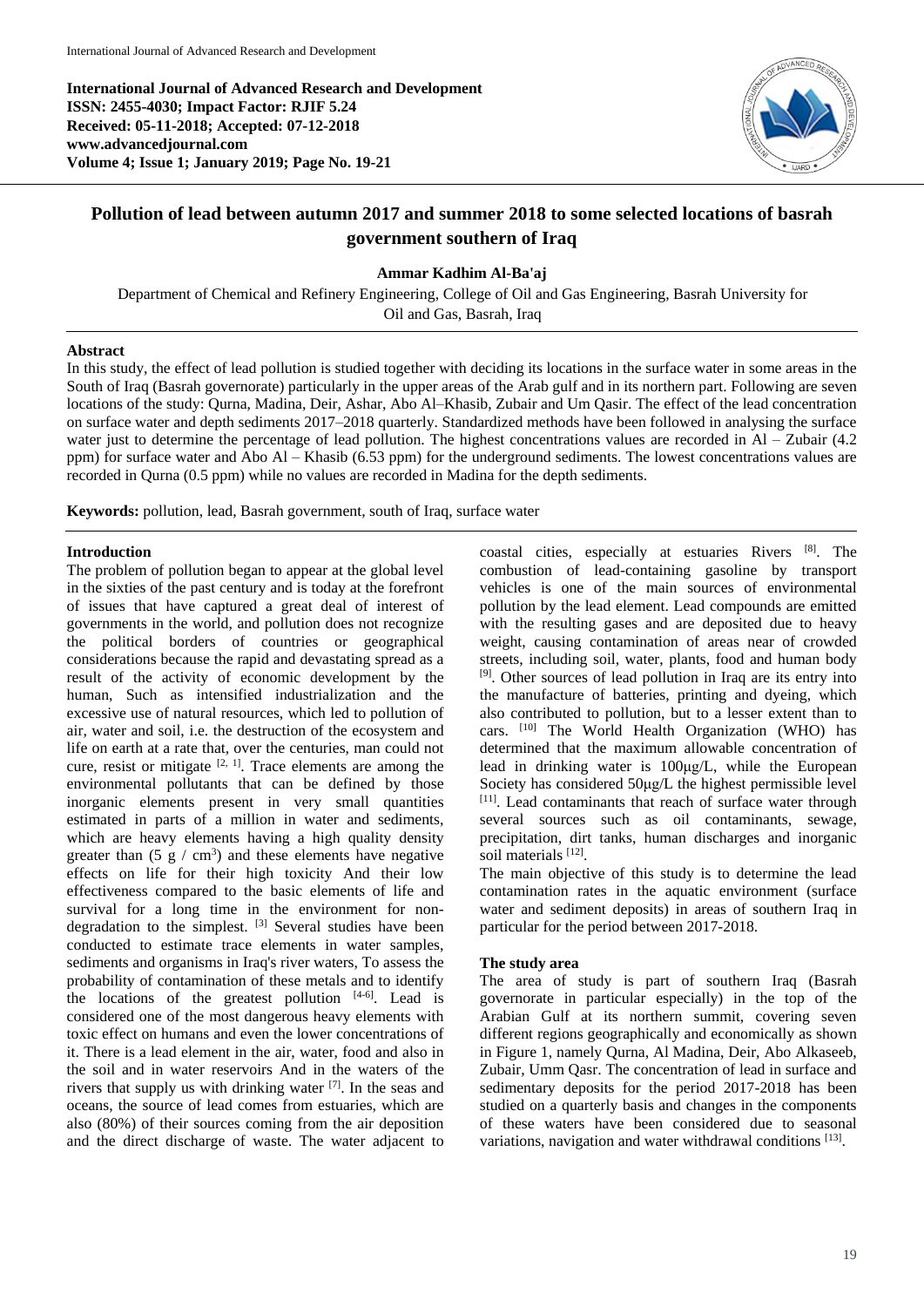

**Fig 1:** map of southern Iraq, showing the seven sampling sites

#### **Working Methods**

Surface water samples were collected for each area's studied during the autumn of 2017 to the summer of 2018. Water samples for the study sites selected by plastic containers (1.5 litters) were pre-rinsed with diluted hydrochloric acid and then distilled water. And with the chloroform as a preservative of the samples, then, the samples were taken to the laboratory by a container filled with ice. The impurities and suspended sediments in the water samples were separated by centrifugation type (D - 7200 tuttingen), 4000 cycles / min, and stored in a cool place at 18 ° C until tests are carried out. The lead pollution ratio was measured using standard methods of surface water analysis as in the past reference [14]. The samples of the water sediments deposits were stored in clean plastic bags, prepared for this purpose (half a kilogram) per bag, dried, then grinded and passed on a sieve (2 mm) and then measured lead concentration using the same method mentioned.

#### **Results and Discussion**

Table (1) shows the concentration of lead in the surface water of the study areas, which covered most of Basrah governorate. The study showed the highest concentration of lead (4.31 mg / L) in Zubair area (location 6), while the lowest recorded value (0.56 mg / L) in the Qurna area (location 1). Figure (2) and (3) shows lead concentration levels in the study areas throughout the study period from autumn 2017 to summer 2018, where the lead concentration is observed for most of the sites during the summer while the low concentrations are recorded in autumn 2017 and winter 2018, Usually with some dust and sand storms resulting from the increase in wind speed, which causes the raising of minutes of dust and precipitation and the borne pollutants, including trace elements and therefore the increase in the lead in the soil, which is offset by the increase in the lead in the neighbouring water due to air pollution is the cause of soil pollution and surface water, Where some studies have shown that there are three main processes that control the chemical composition of river

water, namely the quality of atmospheric precipitation in the region, the soil prevailing near the river basin, the process of evaporation and chemical precipitation [15].

**Table 1:** Concentration rate of lead in surface water studied in southern Iraq during the period 2017-2018

| Rate of Lead Constration in (mg/L) | <b>Study Area</b> |
|------------------------------------|-------------------|
| 0.56                               | Ourna             |
| 0.90                               | Al-Madaina        |
| 2.49                               | Al-Dear           |
| 3.99                               | Al-Ashar          |
| 3.97                               | Abo Al-Kaseeb     |
| 4.31                               | Zubaeer           |
| 1.38                               | Umm Oaser         |



**Fig 2:** Levels of lead concentration in surface water (mg / L) during the seasons study and for all selected areas.



**Fig 3:** Levels of lead concentration in surface water, and sedimentary sediments (mg / l) during the seasons study and for all selected areas.

# **Conclusion**

The highest concentration of lead in this study was recorded in most of the study sites outside and away from the center of the governorate, where the surface spread and the absence of large natural barriers such as buildings and civil facilities where the movement of dust and precipitation other than the areas where there are many natural and industrial fenders, Areas to the dense movement of boats and ships in parts of their rivers due to the activity of commercial traffic and fishing operations, leaving a high proportion of lead compounds, which is included in the